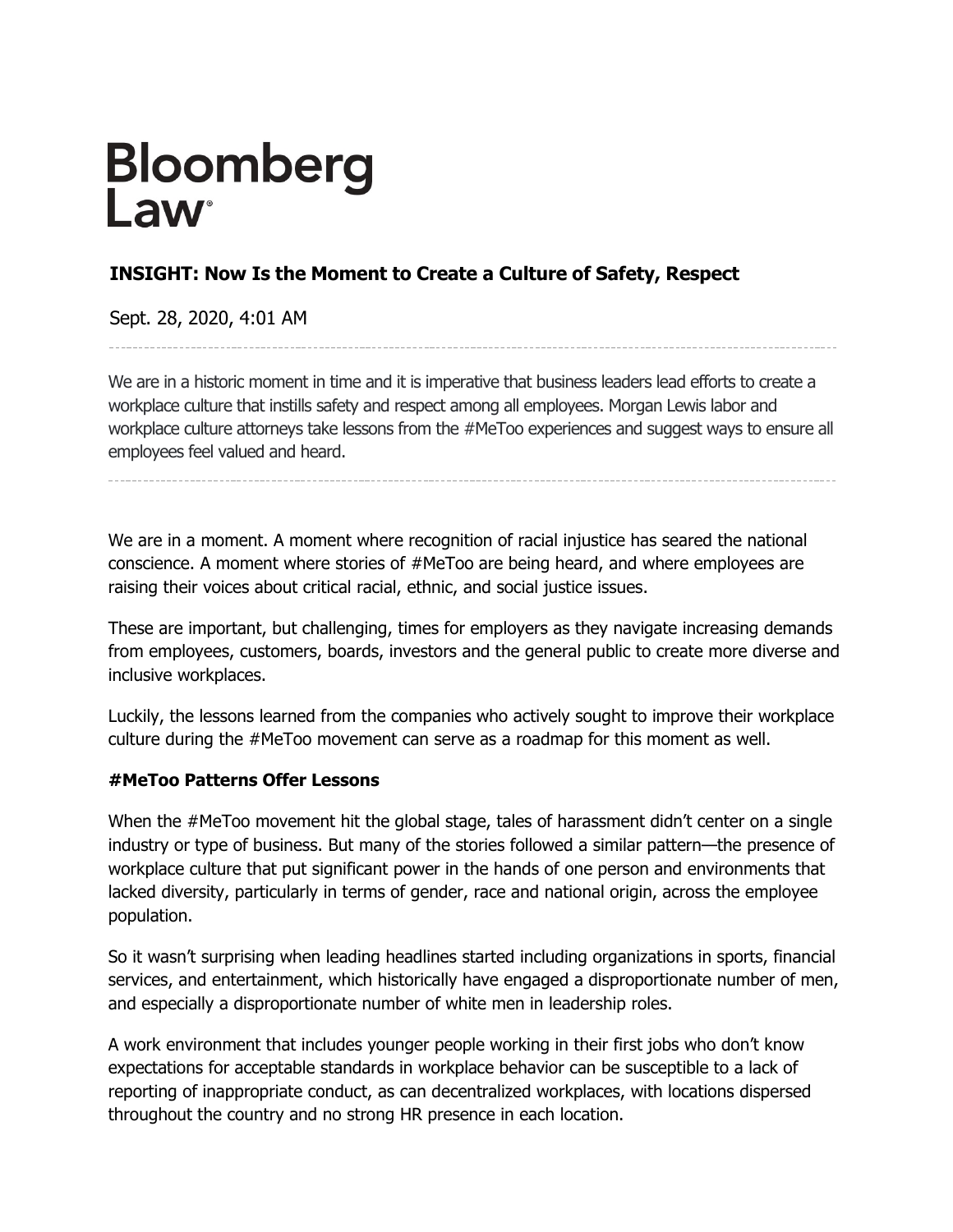A lack of experienced, senior role models demonstrating the right behaviors can result in pockets of toxic culture, where bullying and harassment, including sexual harassment and racial discrimination, is seen as acceptable. The greater the perceived tolerance by management to such conduct, the more likely the workforce is to engage in poor conduct.

However, with the #MeToo movement and a renewed push for racial equality, this is changing. We are seeing ever greater numbers of reported harassment cases. Employees are more willing to talk about poor treatment they have received, and to file legal proceedings where they believe their employers are not taking their concerns seriously.

To address these issues, employers can take a number of steps to understand their culture, address problem areas, and lead the field in promoting good behaviors and a positive workplace experience for all.

## **Workers Must Feel Valued, Safe to Report Problems**

To create a culture of safety and respect, workers must feel listened to and valued. This will increase both loyalty and productivity, as many workers value the opportunity to share their ideas and the freedom to speak up without being dismissed or belittled.

It is absolutely fundamental for companies, regardless of size, prominence or industry, to have avenues for their employees to raise concerns when they arise. Ideally, employees should feel safe to come forward and voice their concerns in the moment. But if they do not, organizations must introduce ways for people to report wrongdoing anonymously.

Companies should also empower bystanders to step forward by encouraging their intervention when they see behavior that shouldn't be happening and giving them the tools with which to report their concerns and support their colleagues. Making people realize that all have a role to play in stopping and preventing harassment and discrimination is a real part of addressing problematic behavior.

## **Increasing Diversity**

Of course, creating a culture of safety and respect is only one part of the solution. To eliminate harassment and discrimination, there needs to be a focus on increasing diversity in your organization and ensuring that everyone feels included.

This could involve strategic plans to increase recruitment, retention, and promotion of Black and Latinx people, women, and other under-represented groups in the workplace; engagement with internal and external partners to reinforce the organization's commitment to diversity and inclusion; and customized assessments of policies, procedures, and workplace culture.

Overall, having a safe and respectful workplace minimizes legal risk because employees feel more comfortable raising issues internally as opposed to pursuing external legal routes. When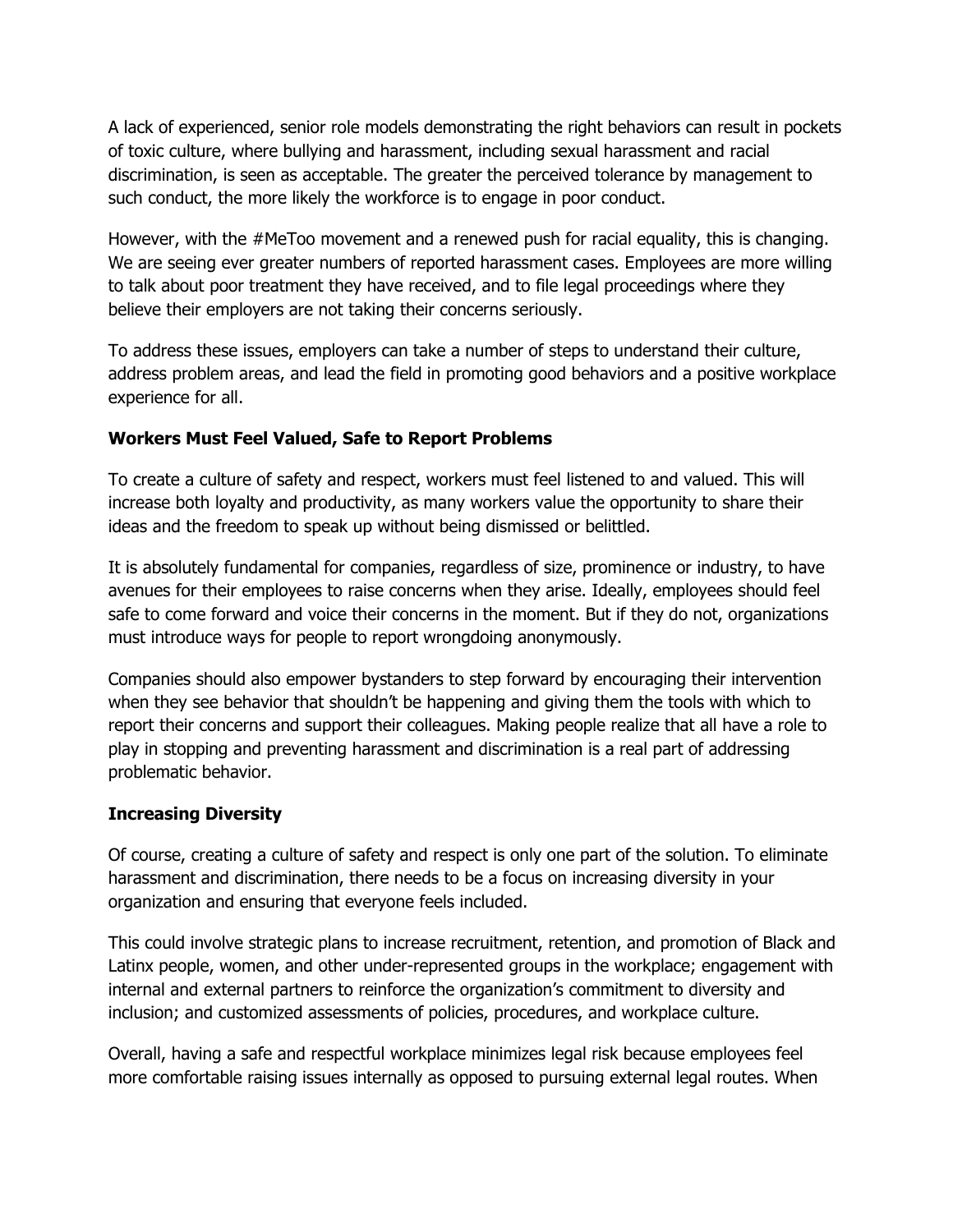workers feel safe and respected, morale and productivity (and profits) go up, while absenteeism and health-care costs go down.

Having a diverse and inclusive workplace provides benefits as well, increasing innovation and allowing employees to generate new and creative ideas in a positive, dynamic and supportive environment.

### **Leaders Must Lead**

Good culture has to start from the top. Research is clear that leaders can shape workplace culture, but it requires three things:

- Leaders have to believe that a safe, respectful, diverse and inclusive workplace is important and be committed to creating and maintaining it;
- Leaders have to articulate to everyone their expectations and general protocol for achieving this kind of workplace; and
- Leaders must commit the time and resources needed to achieve the kind of workplace their policies say they want.

Just articulating these expectations is not sufficient. The bottom line is that employees have to believe their leaders are authentic and mean what they say, which requires holding people who undermine the culture responsible through proportionate discipline, and rewarding those who advance that positive culture.

Good policies and procedures must exist for reporting and investigations, as well as effective training that conveys leaders' expectations and builds skills in reporting and responding to bad behavior.

This column does not necessarily reflect the opinion of The Bureau of National Affairs, Inc. or its owners.

## **Author Information**

*[Ami N. Wynne](https://www.morganlewis.com/bios/amiwynne) is a partner at Morgan, Lewis & Bockius LLP who focuses on a wide range of employment matters, from litigation to internal investigations and strategic employment counseling, to executive compensation and corporate transactions work.*

*[Jocelyn R. Cuttino](https://www.morganlewis.com/bios/jcuttino) is a partner at Morgan, Lewis & Bockius LLP who advises clients on labor and employment matters including statutory compliance, antidiscrimination practices, employment policies, HR procedures, and best practices for avoiding litigation and developing positive employee relations.*

*[Chai R. Feldblum](https://www.morganlewis.com/bios/chaifeldblum) and [Sharon Perley Masling](https://www.morganlewis.com/bios/sharonmasling) are partners and directors of Workplace Culture Consulting at Morgan, Lewis & Bockius LLP. Both help companies and organizations create safe, respectful, and inclusive workplaces, focusing on preventing and responding to issues of workplace harassment and*